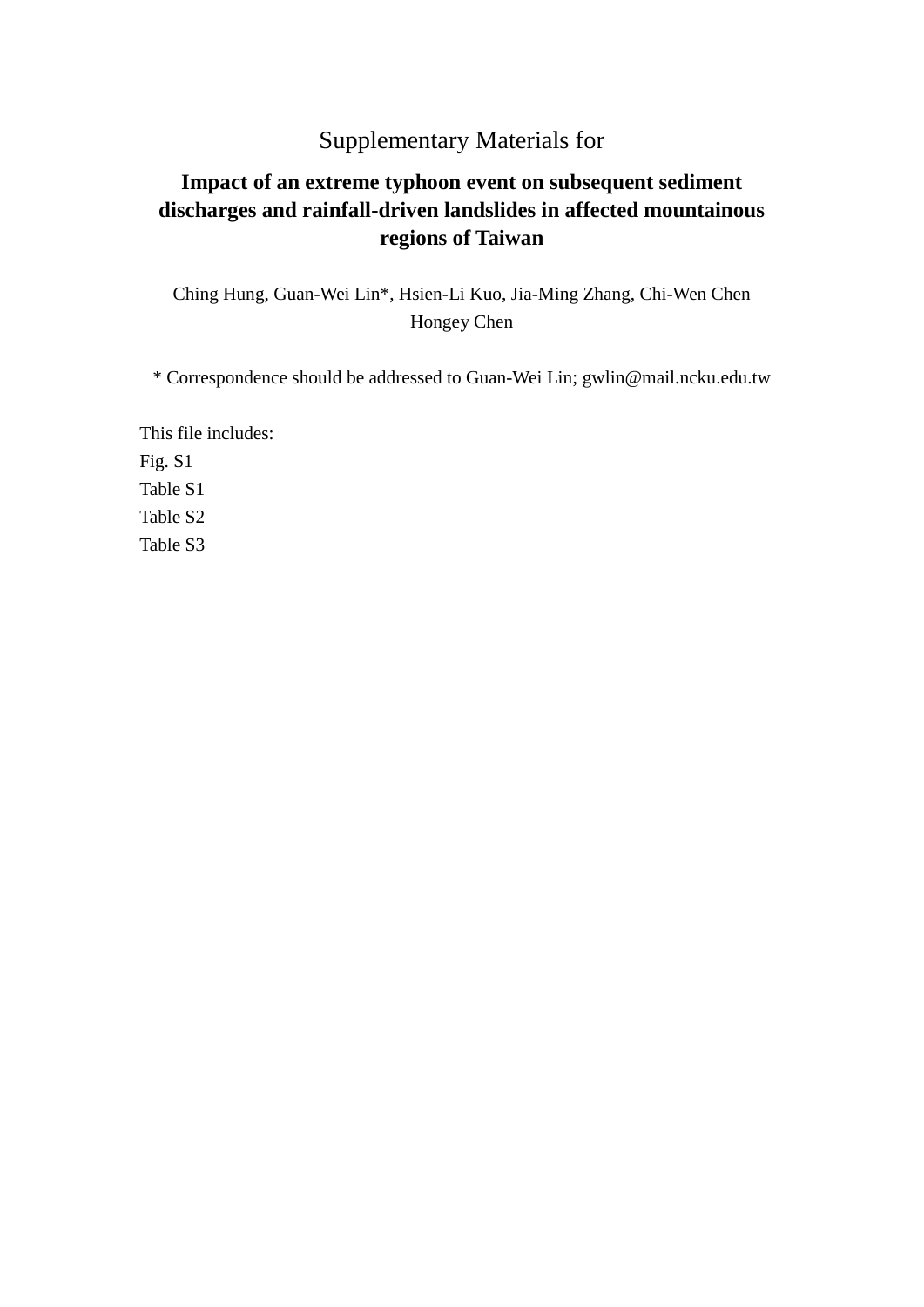

Fig. S1. Comparison of landslides inventory maps of manual and automated identification. (a) Manual identification of landslides after Typhoon Morakot using aerial photos. (b) Automated identification of landslides after Typhoon Morakot using SPOT satellite images. The automated identification has been validated with an accuracy of 92.5 % against a subcatchment of the Zhoushui River, in which, the accuracy was estimated via a confusion matrix by dividing the sum of the true positive and true negative identification areas from the total testing area: *Accuracy* = (*True Positive Identification Area* + *True Negative Identification Area*) / *Total Testing Area*.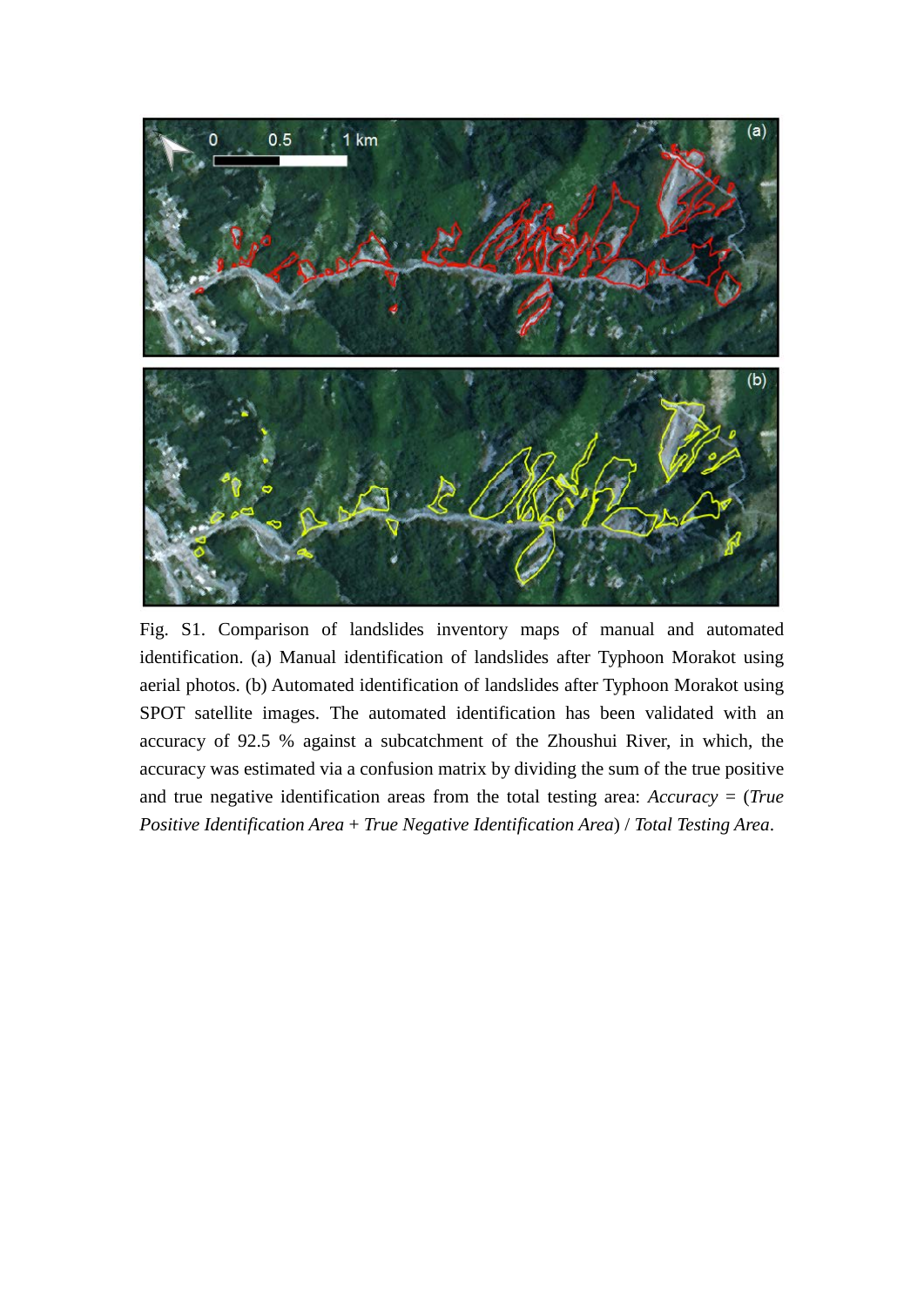| Year | Yearly rating curves |     |        |       | Observation days |                 |
|------|----------------------|-----|--------|-------|------------------|-----------------|
|      | К                    | b   | β      | $r^2$ | SSD              | Water discharge |
| 1997 | 0.6                  | 2.1 | 0.1    | 0.86  | 30               | 365             |
| 1998 | 2.0                  | 1.9 | $-0.2$ | 0.94  | 30               | 365             |
| 1999 | 2.1                  | 1.9 | 0.2    | 0.94  | 30               | 365             |
| 2000 | 0.3                  | 2.3 | $-0.2$ | 0.87  | 30               | 366             |
| 2001 | 0.5                  | 2.3 | 0.1    | 0.95  | 31               | 365             |
| 2002 | 4.3                  | 1.8 | 0.7    | 0.71  | 34               | 362             |
| 2003 | 5.1                  | 1.7 | 2.7    | 0.84  | 31               | 365             |
| 2004 | 5.0                  | 1.8 | $-0.1$ | 0.94  | 30               | 366             |
| 2005 | 2.0                  | 1.9 | $-0.3$ | 0.92  | 30               | 365             |
| 2006 | 0.9                  | 2.0 | $-0.1$ | 0.94  | 28               | 365             |
| 2007 | 0.9                  | 2.0 | 0.2    | 0.85  | 29               | 364             |
| 2008 | 1.8                  | 1.9 | 0.4    | 0.92  | 31               | 366             |
| 2009 | 1.0                  | 2.0 | 0.0    | 0.95  | 22               | 365             |
| 2010 | 3.7                  | 1.9 | 0.8    | 0.94  | 21               | 365             |
| 2011 | 1.9                  | 2.0 | 0.3    | 0.93  | 29               | 365             |
| 2012 | 1.2                  | 2.0 | $-0.2$ | 0.98  | 31               | 366             |
| 2013 | 3.8                  | 1.8 | $-0.4$ | 0.93  | 29               | 365             |
| 2014 | 1.9                  | 2.0 | 0.5    | 0.93  | 27               | 365             |
| 2015 | 1.1                  | 2.0 | 0.3    | 0.94  | 30               | 365             |
| 2016 | 1.3                  | 2.0 | 0.4    | 0.81  | 27               | 366             |

Table S1. The yearly rating curves and observation days of SSD and water discharge: Zhoushui River (1510H057)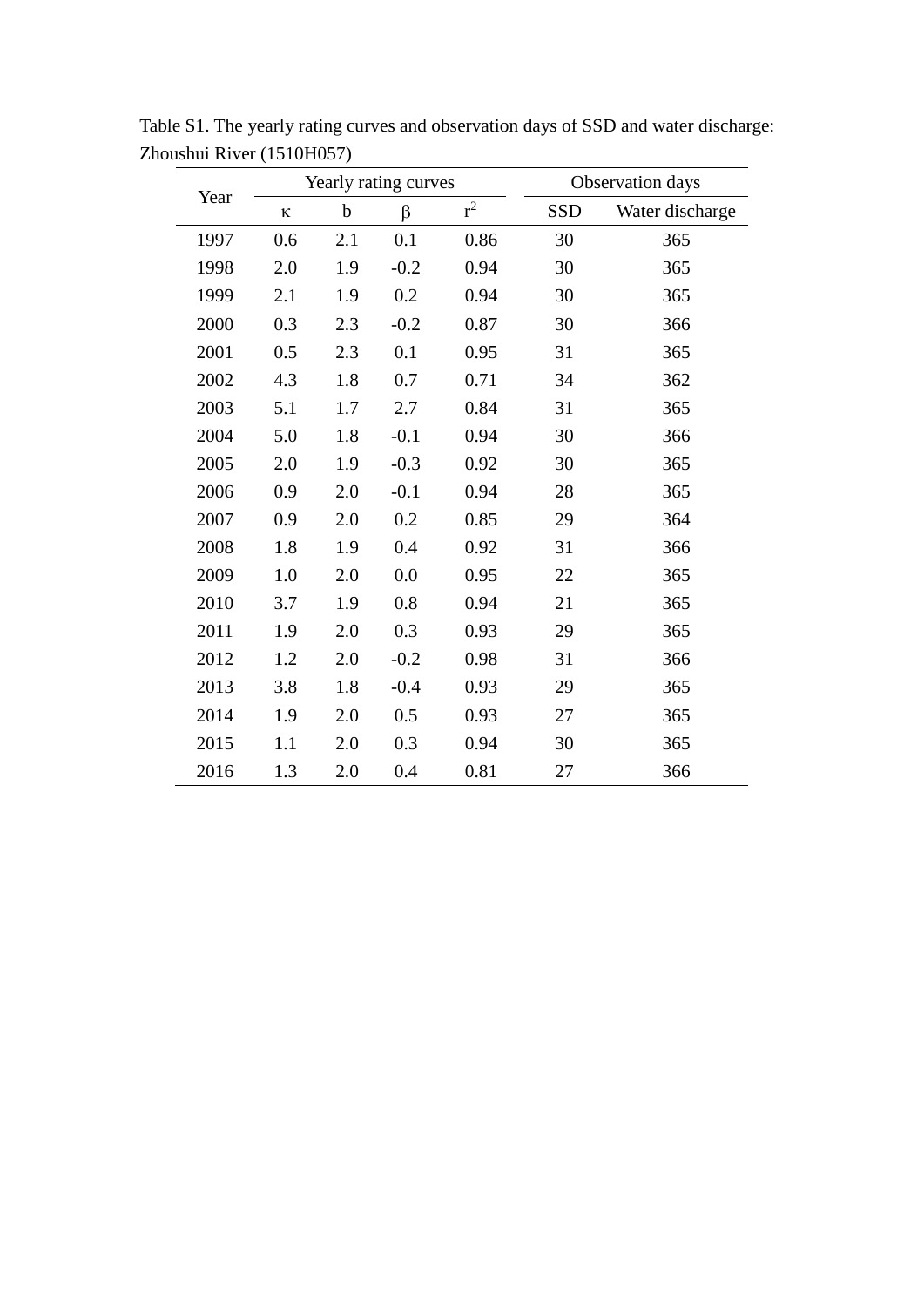| Year | Yearly rating curves |             |        |       |        | Observation days |  |
|------|----------------------|-------------|--------|-------|--------|------------------|--|
|      | ${\bf K}$            | $\mathbf b$ | β      | $r^2$ | SSD    | Water discharge  |  |
| 1997 | 1.6                  | 2.2         | 0.1    | 0.88  | $\tau$ | 365              |  |
| 1998 | 1.3                  | 2.2         | $-0.2$ | 0.94  | 15     | 365              |  |
| 1999 | 10.2                 | 1.7         | $-0.5$ | 0.93  | 10     | 365              |  |
| 2000 | 0.1                  | 2.5         | 0.3    | 0.94  | 11     | 366              |  |
| 2001 | 3.2                  | 1.6         | 1.4    | 0.89  | 20     | 365              |  |
| 2002 | 30.4                 | 1.2         | 5.4    | 0.93  | 28     | 365              |  |
| 2003 | 25.1                 | 1.3         | 3.6    | 0.93  | 26     | 365              |  |
| 2004 | 21.6                 | 1.2         | 6.4    | 0.91  | 28     | 366              |  |
| 2005 | 14.1                 | 1.3         | 1.4    | 0.94  | 26     | 365              |  |
| 2006 | 17.8                 | 1.2         | 1.7    | 0.97  | 30     | 365              |  |
| 2007 | 23.2                 | 1.3         | 0.7    | 0.96  | 28     | 365              |  |
| 2008 | 16.9                 | 1.3         | 1.2    | 0.95  | 29     | 366              |  |
| 2009 | 5.8                  | 1.5         | 6.0    | 0.80  | 18     | 234              |  |
| 2010 | 7.3                  | 1.1         | 13.3   | 0.71  | 32     | 365              |  |
| 2011 | 19.5                 | 1.4         | 3.8    | 0.73  | 25     | 225              |  |
| 2012 | 7.2                  | 1.4         | 1.7    | 0.92  | 31     | 366              |  |
| 2013 | 22.3                 | 1.2         | 1.1    | 0.96  | 32     | 365              |  |
| 2014 | 20.6                 | 1.2         | 6.6    | 0.89  | 30     | 365              |  |
| 2015 | 28.0                 | 1.2         | 0.9    | 0.96  | 31     | 365              |  |
| 2016 | 17.6                 | 1.3         | $-0.2$ | 0.95  | 32     | 366              |  |

Table S2. The yearly rating curves and observation days of SSD and water discharge: Zengwen River (1630H019)